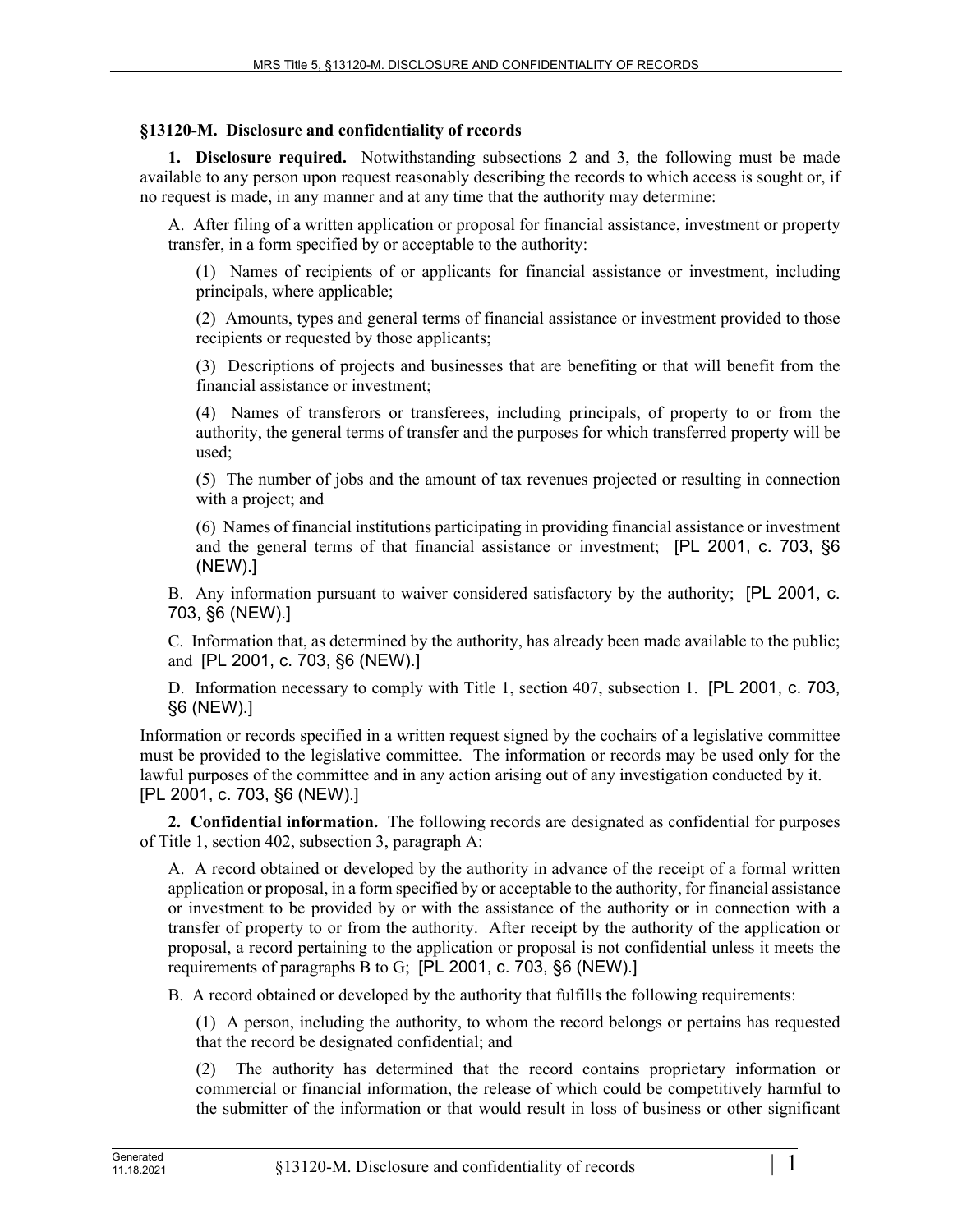detriment to any person, including the authority, to whom the record belongs or pertains; [PL 2001, c. 703, §6 (NEW).]

C. A financial statement or tax return of an individual or any other record obtained or developed by the authority, the disclosure of which would constitute an invasion of personal privacy, as determined by the authority; [PL 2001, c. 703, §6 (NEW).]

D. A record that includes a financial statement or tax return obtained or developed by the authority in connection with any monitoring or servicing activity by the authority, pertaining to any financial assistance or investment provided or to be provided by or with the assistance of the authority; [PL 2001, c. 703, §6 (NEW).]

E. A record obtained or developed by the authority that contains an assessment by a person who is not employed by the authority of the credit worthiness or financial condition of any person or project; [PL 2001, c. 703, §6 (NEW).]

F. A financial statement or business and marketing plan in connection with any project receiving or to receive financial assistance or investment from the authority, if a person to whom the statement or plan belongs or pertains has requested that the record be designated confidential; and [PL 2001, c. 703, §6 (NEW).]

G. A record that includes any financial statement, business plan or tax return obtained or developed by the authority in connection with the marketing of its property and the identification and qualification of potential investors. [PL 2001, c. 703, §6 (NEW).]

For purposes of this section, an application by a potential investor is not an application for financial assistance or solicitation of investment.

[PL 2001, c. 703, §6 (NEW).]

**3. Wrongful disclosure prohibited.** A member of the board of trustees, officer, employee, agent, other representative of the authority or other person may not knowingly divulge or disclose records declared confidential by this section, except that the authority may, in its discretion, make or authorize any disclosure of information of the following types:

A. Impersonal, statistical or general information; [PL 2001, c. 703, §6 (NEW).]

B. Information necessary in connection with processing an application for obtaining or maintaining an investment or financial assistance for a person or in connection with acquiring, maintaining or disposing of property; [PL 2001, c. 703, §6 (NEW).]

C. Information disclosed to a financial institution or credit reporting service; [PL 2001, c. 703, §6 (NEW).]

D. Information necessary to comply with a federal or state law or rule or with an agreement pertaining to financial assistance or investment; [PL 2001, c. 703, §6 (NEW).]

E. Information to the extent the authority determines the disclosure necessary to the sale or transfer of revenue obligation securities; [PL 2001, c. 703, §6 (NEW).]

F. Information necessary to ensure collection of an obligation in which the authority has or may have an interest; [PL 2001, c. 703, §6 (NEW).]

G. Information obtained from records declared confidential by this section for introduction for the record in litigation or a proceeding in which the board has appeared; or [PL 2001, c. 703, §6 (NEW).]

H. Information pursuant to a subpoena, request for production of documents, warrant or other order by competent authority, as long as the order appears to have first been served on the person to whom the confidential information sought pertains or belongs and as long as the order appears on